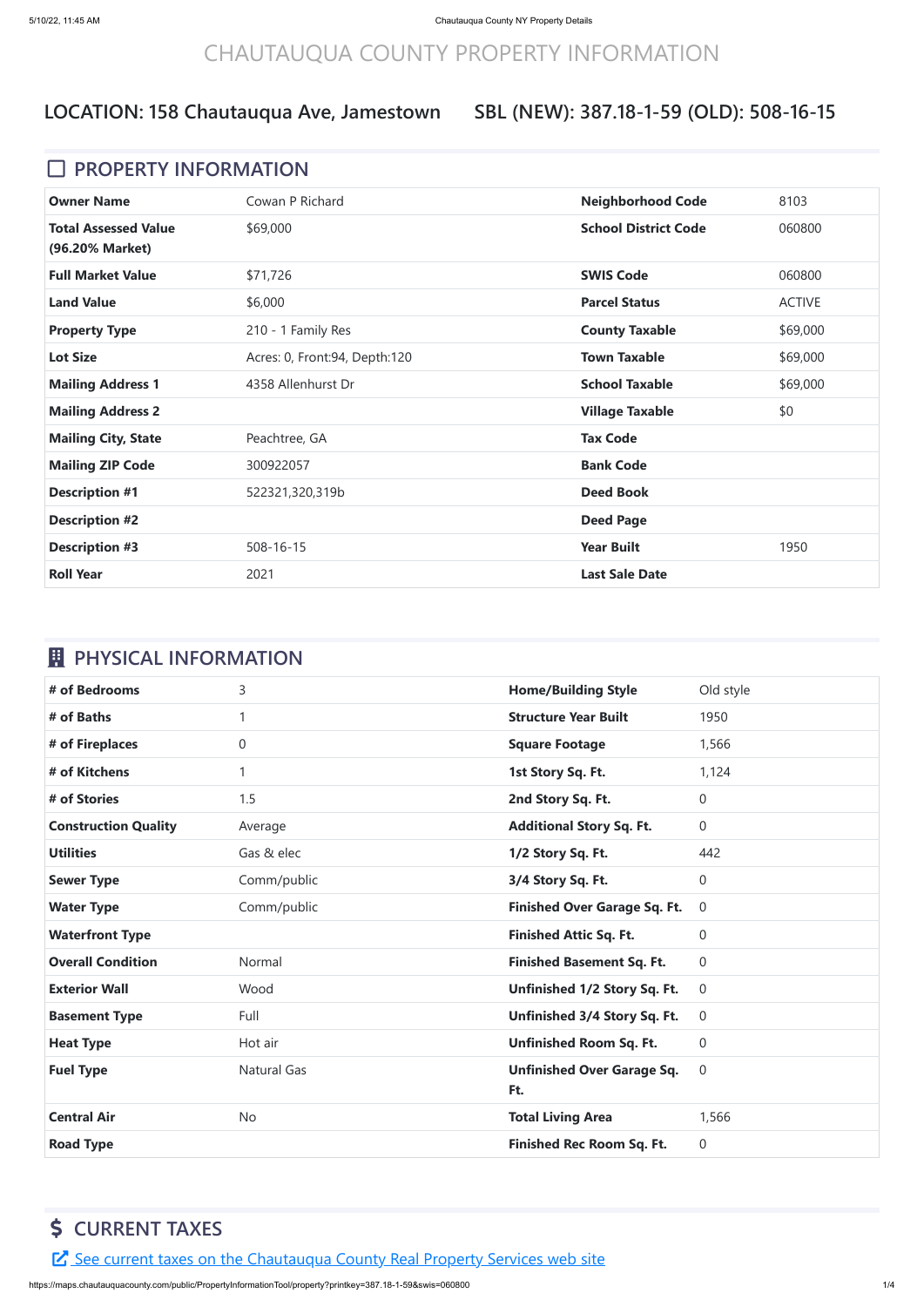https://maps.chautauquacounty.com/public/PropertyInformationTool/property?printkey=387.18-1-59&swis=060800 2/4

## **LATEST OWNER**

See latest property owner on the [Chautauqua](https://maps.chautauquacounty.com/Public/PHD/Default.aspx?ExternalRequest=true&phdPrintKey=387.18-1-59&phdSwiss=060800) County Parcel History Database

#### **TT COMMERCIAL INFORMATION**

*Not a commercial property. No information available.*

| <b>苗 HISTORICAL INFORMATION</b> |                  |                  |                  |                   |                   |
|---------------------------------|------------------|------------------|------------------|-------------------|-------------------|
| <b>Owner History</b>            | <b>Deed Book</b> | <b>Deed Page</b> | <b>Sale Date</b> | <b>Valid Sale</b> | <b>Sale Price</b> |

## **TEXT IMPROVEMENT INFORMATION**

| <b>Structure</b> | <b>Size</b>        | Grade   | <b>Condition</b> | <b>Year Built</b> |
|------------------|--------------------|---------|------------------|-------------------|
| Gar-1.0 det      | $0.00 \times 0.00$ | Average | Normal           | 1929              |
| Porch-coverd     | $0.00 \times 0.00$ | Average | Normal           | 1929              |

## **EXEMPTIONS**

| <b>Code Description</b> | <b>\mount</b>     | <b>Exempt Percent</b> | <b>Start Year</b> | <b>End Year</b> |
|-------------------------|-------------------|-----------------------|-------------------|-----------------|
| <b>ENH STAR</b>         | 0882 <sup>c</sup> |                       | 2019              |                 |

#### **PHOTO**

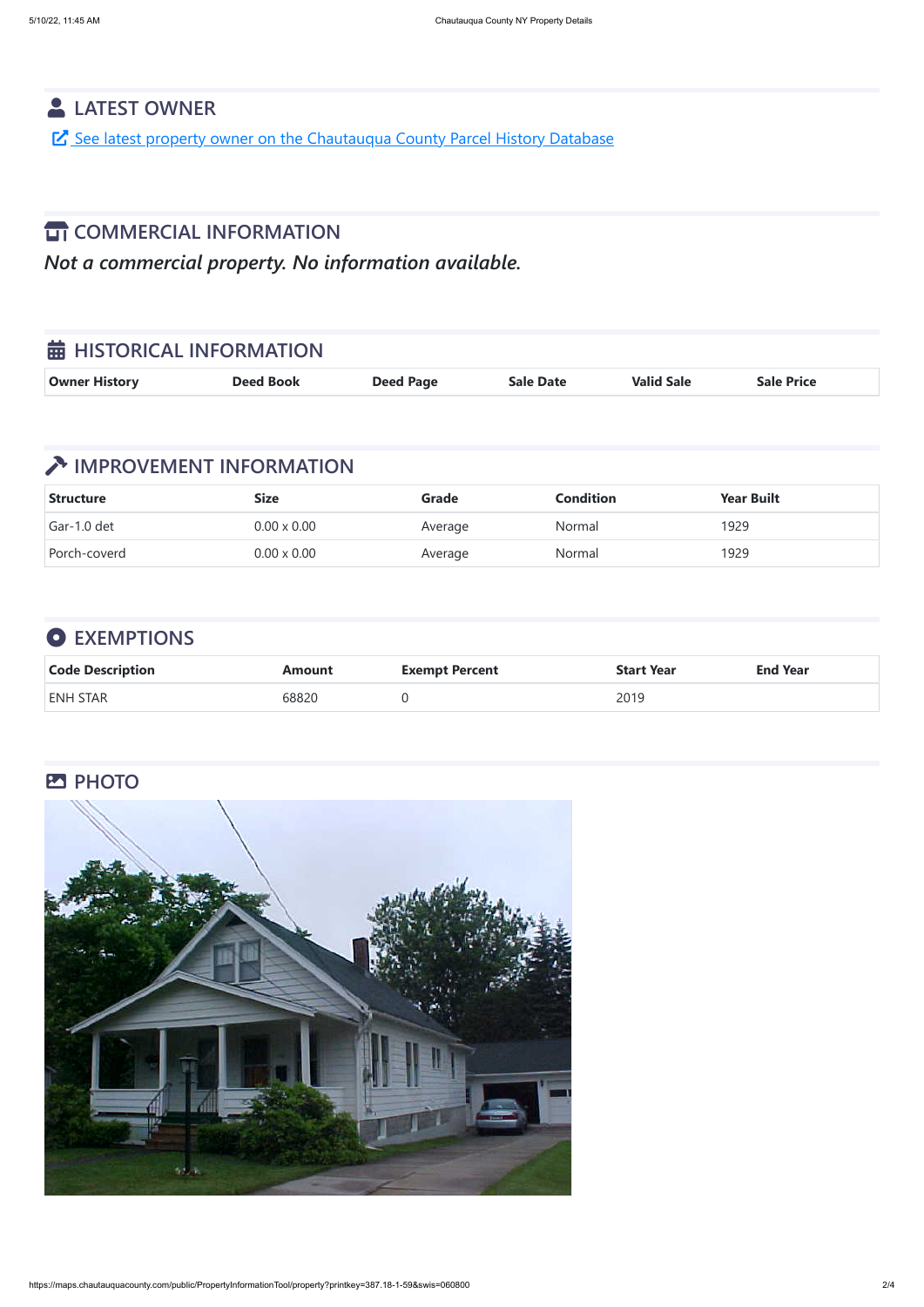#### **N** MAP

#### Comparable Sales Search

| <b>Square Foot % required</b> |                                           |                 |                             |                            | <b>Start Year required</b> |                             |                      |            |                                    |   |
|-------------------------------|-------------------------------------------|-----------------|-----------------------------|----------------------------|----------------------------|-----------------------------|----------------------|------------|------------------------------------|---|
| $\qquad \qquad \blacksquare$  | 15                                        |                 | ÷                           | $\overline{\phantom{a}}$   |                            |                             | 2007                 |            |                                    | ÷ |
|                               | 1331 - 1801 sq ft                         |                 |                             |                            |                            |                             |                      |            |                                    |   |
| # of Bedrooms optional        |                                           |                 |                             |                            | # of Bathrooms optional    |                             |                      |            |                                    |   |
|                               | Find Comparable Sales to Subject Property |                 |                             |                            |                            |                             |                      |            |                                    |   |
| <b>Subject Property</b>       |                                           |                 |                             |                            |                            |                             |                      |            |                                    |   |
| <b>Address</b>                | <b>SBL</b>                                | <b>Lot Size</b> | <b>Sale</b><br><b>Price</b> | <b>Sale</b><br><b>Date</b> | <b>Nbhd</b><br>Code        | <b>Bldg</b><br><b>Style</b> | Year<br><b>Built</b> | Sq.<br>Ft. | <b>Bdrm/Bthrm/</b><br><b>Frplc</b> |   |
| 158 Chautaugua                | 387.18-1- Acres: 0, Front: 94,            |                 |                             |                            | 8103                       | Old style                   | 1950                 |            | $1,566$ $3/1/0$                    |   |

To search for comparable properties with the buidling style code of **08 - Old style**, please enter the **square foot percentage** greater than or less than the square footage of the subject property, the **sales year** to begin searching comparables from, the **number of bathrooms** (optional), and the **number of bedrooms** (optional).

Ave 59 Depth:120

## $\hat{\blacksquare}$  **COMPARABLE ASSESSMENTS**

#### Comparable Assessments Search

To search for comparable properties with the buidling style code of **08 - Old style**, please enter the **square foot percentage** greater than or less than the square footage of the subject property, the **number of bathrooms** (optional), and the **number of bedrooms** (optional).



[Leaflet](http://leafletjs.com/) | Powered by [Esri](https://www.esri.com/) | Esri, DigitalGlobe, GeoEye, Earthstar Geographics, CNES/Airbus DS, USDA, USGS, AeroGRID, IGN, and the GIS User Community

#### **E** COMPARABLE SALES